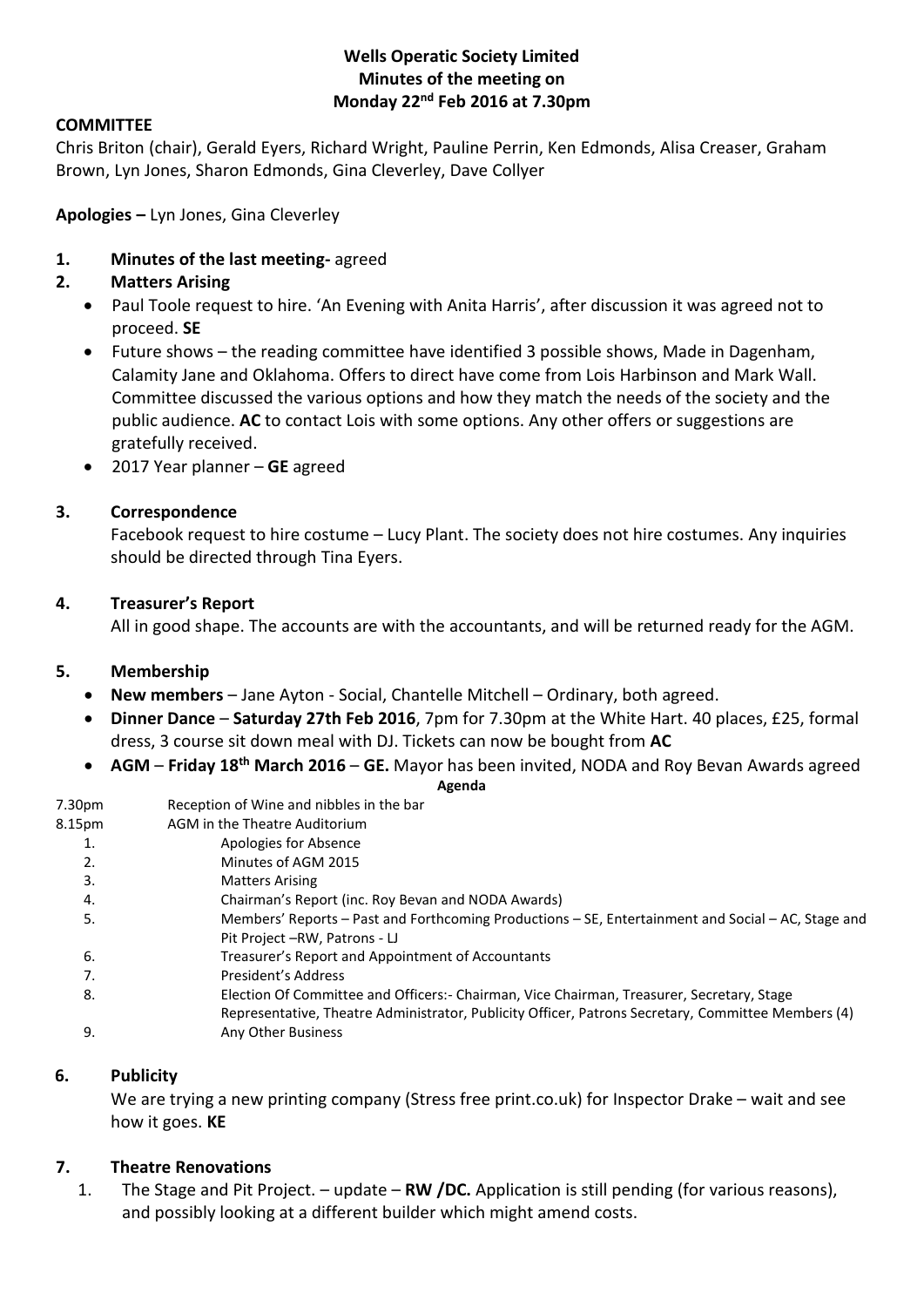£430 made from the Hearts and Flowers evening, plus the raffle. A good evening and we are really grateful to Wells City Band for their support in this. It was felt that the ticket price might have been a little high, and there were some comments about the time of the event. More and more of our audience are preferring not to attend performances in the 'dark' evenings. – Something to consider with our shows.

- 2. Bar lighting and music system. **GB** ongoing
- 3. Rostrum to go in Bar, this will go ahead in January. **GB** ongoing
- 4. The Tree. Update **RW** further quotes received. It was agreed to go ahead with Somerset Tree Surgery

# **8. Productions/Trifold/Hire**

- *Hearts and Flowers* **– Wells City Band Concert in aid of the Stage and Pit fund Sat 13th Feb. 2016** – Review as above
- **March 9 th – 12th 2016 –** *Inspector Drake and the Perfekt Crime by David Tristram*. Director **Doreen Grant,** Producer – **DG,** Stage manager - **Mike Scammell,** Stage construction – **Mark Wall,** Lighting – **Rob Rogers**, Sound – **Adrian Mitchell**, Costume **– Tina Eyers and Doreen,** Props – **Jo and Mike Scammell, Vicky Orman,** Prompt – Penny Bonetti , Budget – **agreed**, Ticket Price **– £9 and £7**, Rehearsal schedule – **agreed**
- **Spring Show 16th -21st May 2016 –** *Return to the Forbidden Planet*. Director **Lois Harbinson**, MD **Sheila Ross**, Producer - **GB**, Choreography - **Eden Simpson**, SM – **Graham Brown**, Set Design – **Catherine Tucker**, Lighting – **Pete Ross**, Sound – **Adrian Mitchell**, Costumes - **Louise Baker**, Properties – **Lesley Ricketts**, Prompt – **Freda Brown**, Posters and programme – **Katy Biggs**, Shakespeare consultant – **Jonathan Sansam** , Photographs and Videos – **Adam Lanfranchi**, Budget – **tba**, Ticket Price **– tba**, Rehearsal schedule – **agreed**
- **June 7th BOVTS – A Midsummer Night's Dream GB in charge, KE**
- **September 21st - 24th 2016 -** *Twelfth Night*, Director **RW,** Choreography **Tina Eyers**, SM **Charlie Watkins,** props - **Pat Watkins,** Lighting - **GB**, Costumes **– Louise Baker**, Prompt – Freda Brown , Budget – **tba**, Ticket Price **– tba**, Rehearsal schedule – **agreed**
- **December 10th - 17th 2016 – Jack and the Bean Stalk** Director **Sharon Edmonds**, Writer and Producer – **Vicky Orman**. MD - **Sheila Ross**, Adult and Children's Choreographer – **Julie Webster**, Stage Manager – **Charlie Watkins**, Lighting - **GB**, Sound – **Adrian Mitchell**, Props **– ?,** Budget – **tba**, Ticket Price **– tba**, Rehearsal schedule – **tba**
- **March 2017 –** Any Ideas? All suggestions to **AC** for the reading group to look at.
- **May 2017 –** Any Ideas? All suggestions to **AC** for the reading group to look at.
- **September 2017** Any Ideas? All suggestions to **AC** for the reading group to look at.
- **Pantomime 2017 - Director -** Ken Edmonds, Vicky to write it!

## **9. Training**

**DC** - to look into Charity Commission training**. DC and PP** to contact accountants asking if they will attend a meeting to help us unpack the detail of the accounts and suggest options / financial guidance and where our responsibilities lie.

# **10. Show Reviews**

Flare Path by Terrance Rattigan at the Theatre Royal Windsor – a good play set in 1942 in a hotel next to an RAF airfield. Funny and interesting. Excellent sound effects. One set. GE Avenue Q – Bristol Hippodrome, ok production, but not as strong as the Sunshine Theatre production set in a smaller theatre.

Crosscombe Panto – Goldilocks - Brill – SE, KE

## **11. Any Other Business**

**DC -** Plaque displaying the donations of £50 towards the Stage and Pit Project. Agreed to fit under the TV in the foyer.